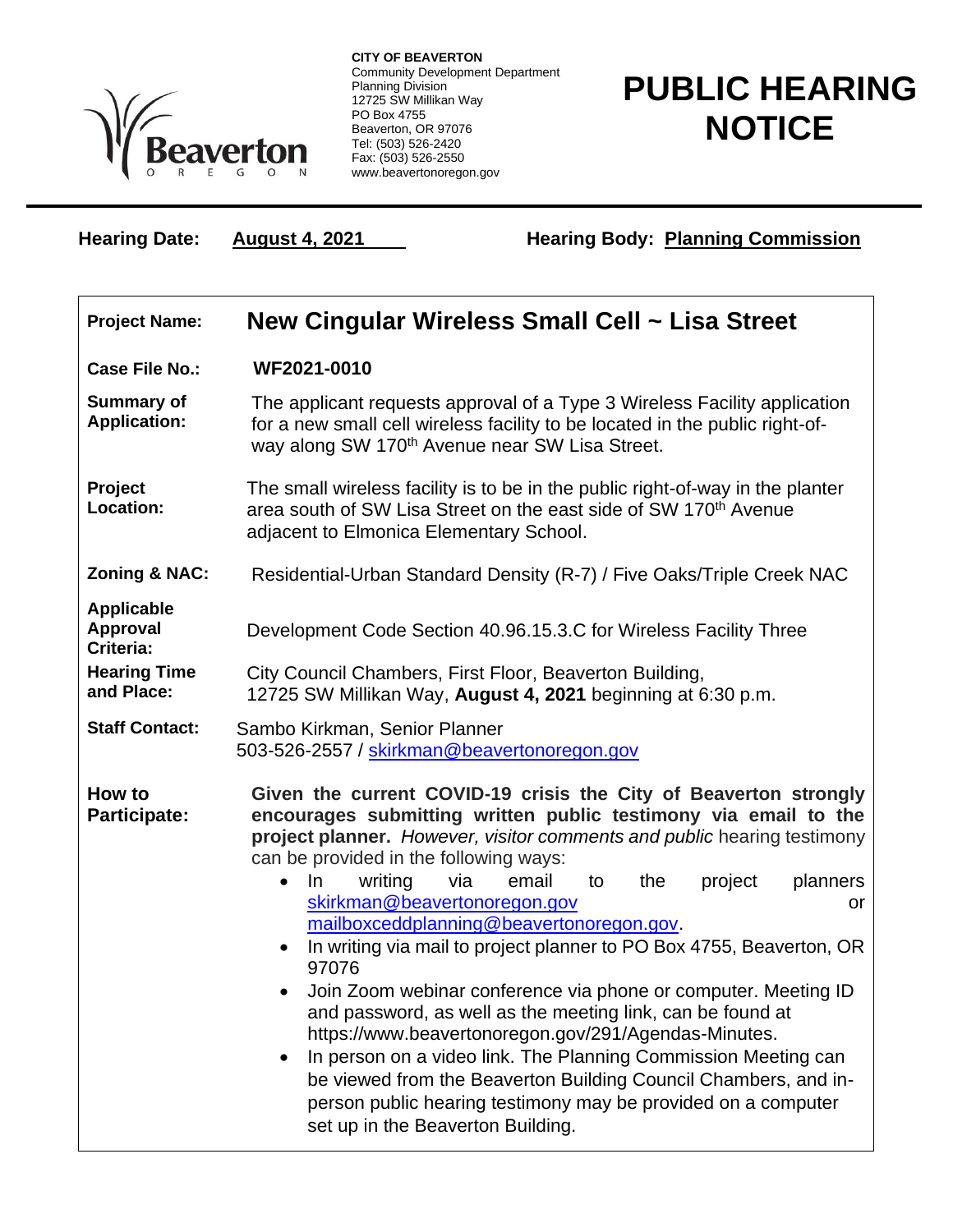## **Due Date for Written Comments to be included in the staff report: July 23, 2021**

Pursuant to Section 50.88 of the Beaverton Development Code, written comments or exhibits submitted prior to the hearing to be submitted by staff at the hearing must be received by the City Recorder no later than 4:30 p.m. on the day of the scheduled hearing. Mailed written comments shall be sent to Sambo Kirkman, Planning Division, PO Box 4755, Beaverton, OR 97076 or via email to skirkman@beavertonoregon.gov.

During this State of Emergency, staff strongly encourages you to submit any testimony, comments or questions in writing to the city, by mail or by email to the project planner. All correspondence submitted on **July 23, 2021** will be included in the staff report provided to Planning Commission in advance of the hearing date. All written testimony provided prior to the meeting will be provided to Planning Commission prior to their decision. The staff report will be available seven (7) days prior to the hearing on the City's public web site at [http://apps2.beavertonoregon.gov/DevelopmentProjects/full\\_list.aspx.](http://apps2.beavertonoregon.gov/DevelopmentProjects/full_list.aspx)

Facilities Review is not required for Wireless Facility applications.

Staff strongly encourages you to participate in the public process by reviewing documents online and viewing the public meeting at [https://www.beavertonoregon.gov/291/Agendas-Minutes.](https://www.beavertonoregon.gov/291/Agendas-Minutes) The City may implement online and/or phone-based tools for submitting oral testimony at Planning Commission meetings and/or provide an opportunity to testify via webcam at the Beaverton Building during the hearing. If you do not have the technology to view documents, watch, or participate in the meeting, please contact the project planner for additional support.

A copy of the neighborhood meeting information and all other documents and evidence submitted by or on behalf of the applicant, and applicable review criteria, are available for inspection, please contact the project planner for additional information. A copy of the staff report will be available for inspection at no cost at least seven (7) calendar days before the hearing. A copy of any or all materials will be provided at reasonable cost. A copy of the staff report may also be viewed online at: [www.beavertonoregon.gov/DevelopmentProjects](http://www.beavertonoregon.gov/DevelopmentProjects)

The Planning Commission shall conduct hearings in accordance with adopted rules of procedure and shall make a decision on the development application after the hearing closes. Failure to raise an issue in a hearing, by testifying in person or by letter, or failure to provide statements or evidence with sufficient specificity to afford the decision making authority an opportunity to respond to such issue, precludes appeal to the Land Use Board of Appeals on the issue.

*Accessibility information: This information can be made available in large print or audio tape upon request. Assistive listening devices, sign language interpreters, or qualified bilingual interpreters can be made available at any public meeting or program with 72 hours advance notice. To request these services, contact Sambo Kirkman by calling 711 503-526-*2557 *or email [skirkman@beavertonoregon.gov.](mailto:skirkman@beavertonoregon.gov)*